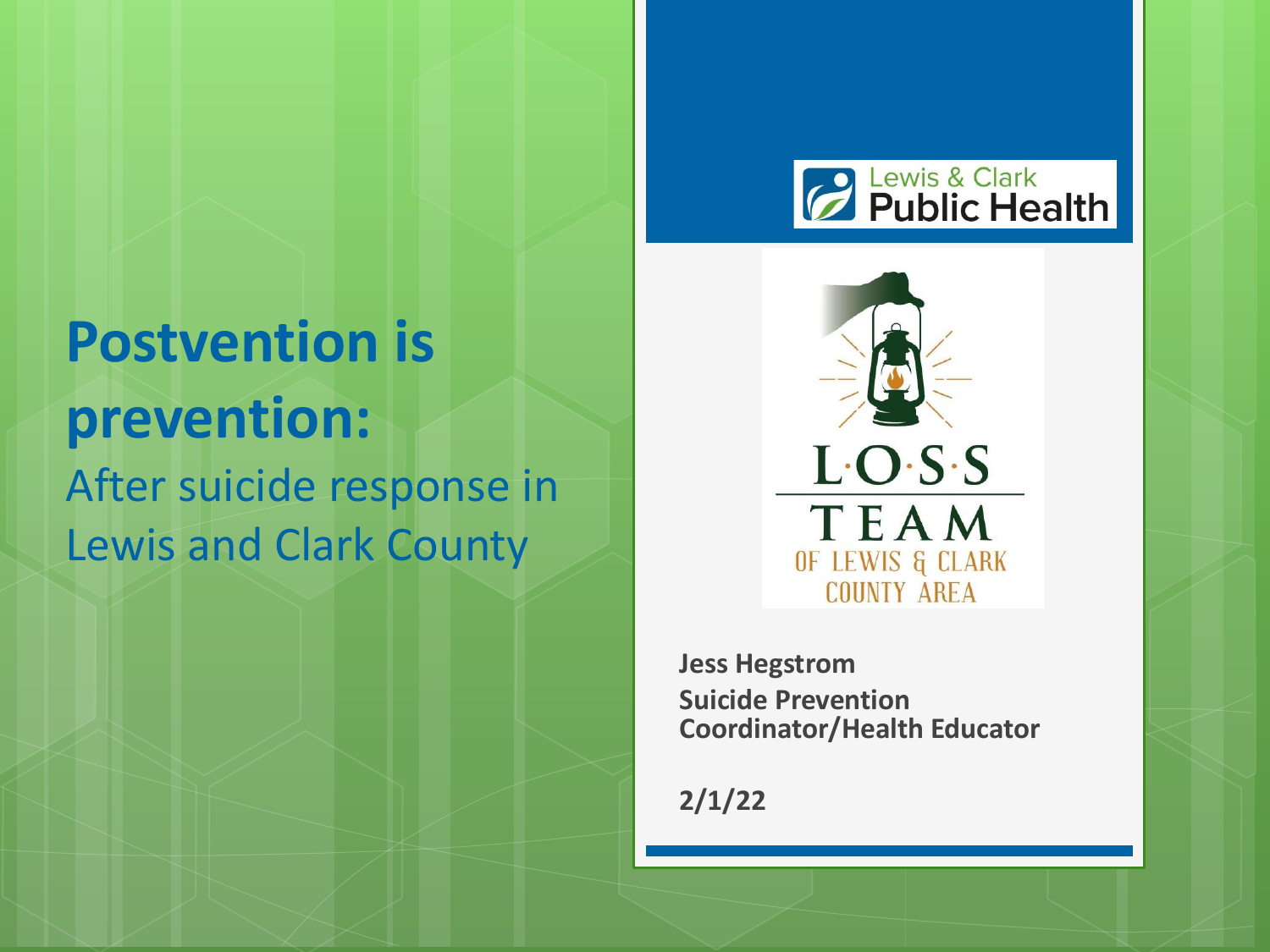## Demonstration of need

Yearly Death Summary by Manner of Death

| <b>YEAR</b> | Natural | Accident | Suicide | Homicide | Undetermined | Traffic<br>Crash |
|-------------|---------|----------|---------|----------|--------------|------------------|
| 2017        | 403     | 24       | 19      |          |              | 12               |
| 2018        | 400     | 23       | 22      |          | O            |                  |
| 2019        | 463     | 32       | 12      |          |              |                  |
| 2020        | 542     | 18       | 20      |          |              |                  |

- For every suicide it is estimated that 147 people exposed, but there are indications this can be 400+ people depending on the individual who passed.
	- $\triangleright$  Six closest to the individual are most likely to experience major life disruption
	- $\geq$  3X increased suicide risk for loss survivors
- Situations involving suicide contagion do occur in county youth suicides and among family members
- Montana suicide rate is nearly twice as high as the national average at 26.2 per 100,000 people; 289 suicides a year

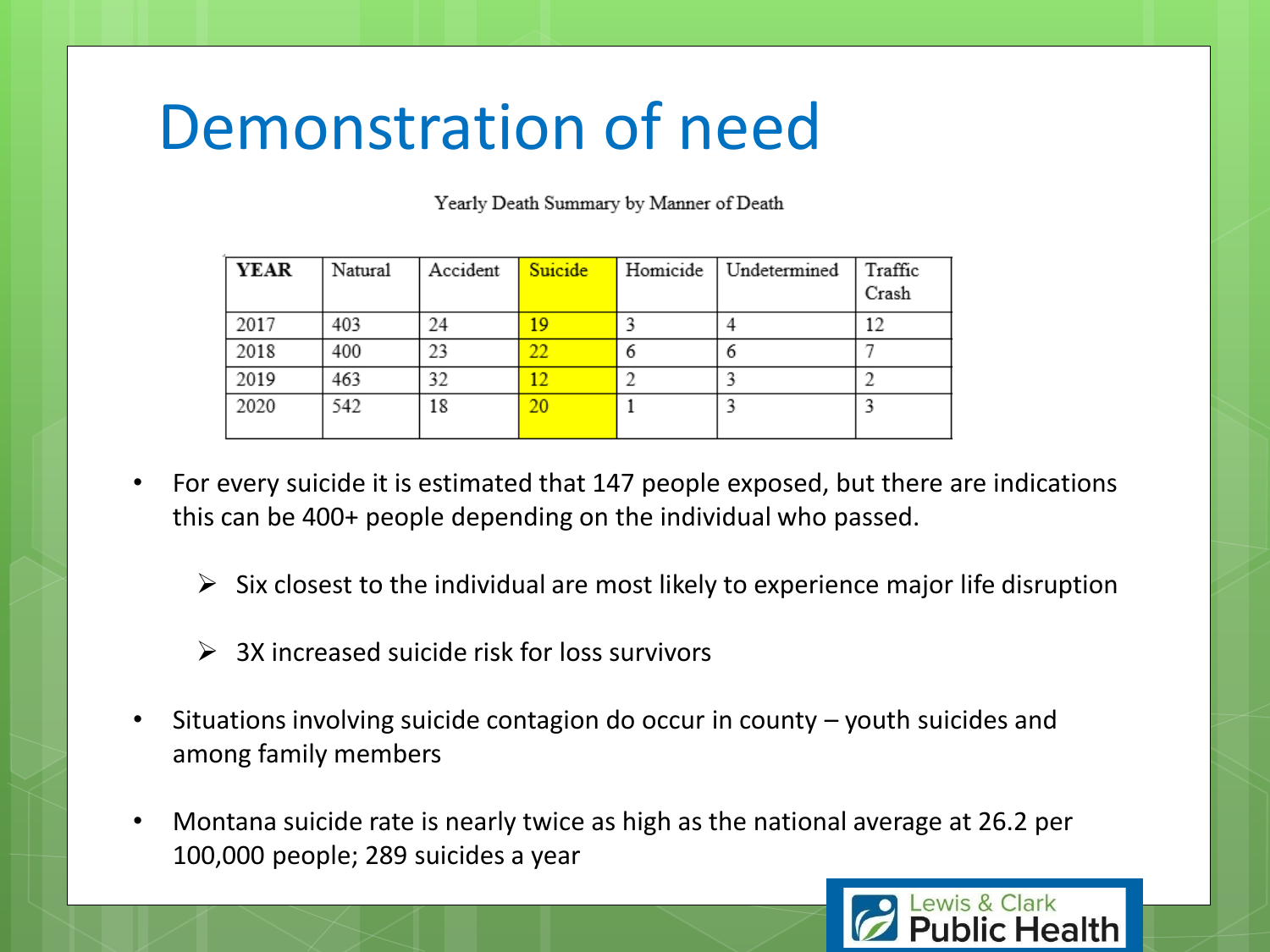## Challenges for loss survivors

- **o** Intense emotional pain, the everpresent "Why?"
- **o** Common feelings of anger, shame, grief, confusion
- **o** Stigma, stigma, stigma
- Unawareness of available services – generally takes up to 4.5 years to access appropriate resources
- **o** Increased likelihood of developing Complicated Grief (CG)/ Prolonged Grief Disorder (listed in DSM-5)



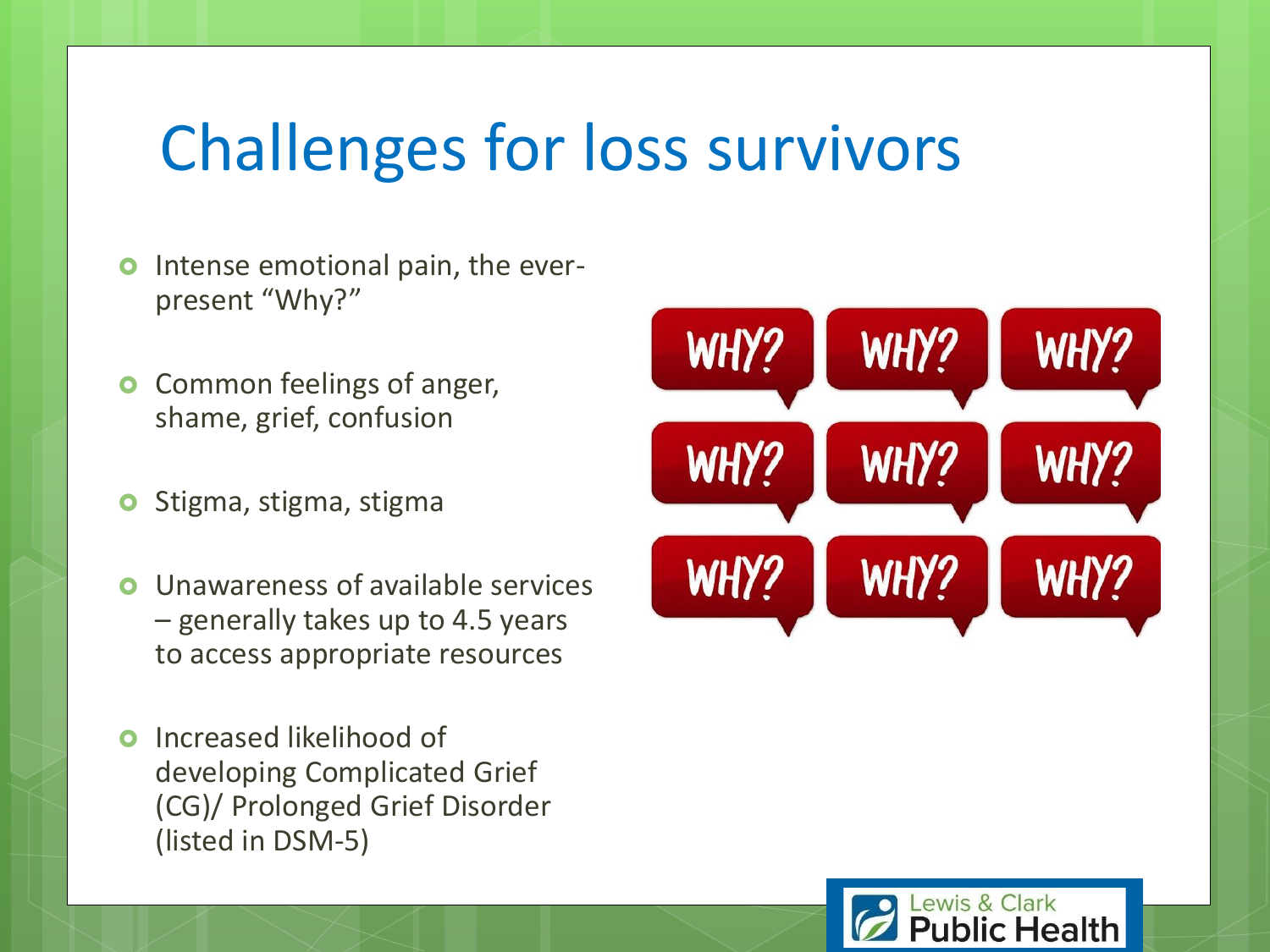## Prolonged Grief Disorder

- **O** Distinct from depression, prolonged grief is marked by a pervasive yearning for the deceased. It is most common among people who have lost a child or a romantic partner and is more likely to occur after sudden or violent deaths, such as deaths by homicide, suicide or accident
- **•** Without treatment, the condition can persist indefinitely, leading to problems such as substance abuse, suicidal thinking, sleep disturbances and impaired immune function
- $\bullet$  ~ 40 80 % of loss survivors likely to experience PDG/CG

Source: American Psychological Association; Stahl's Handbook Suicide Prevention

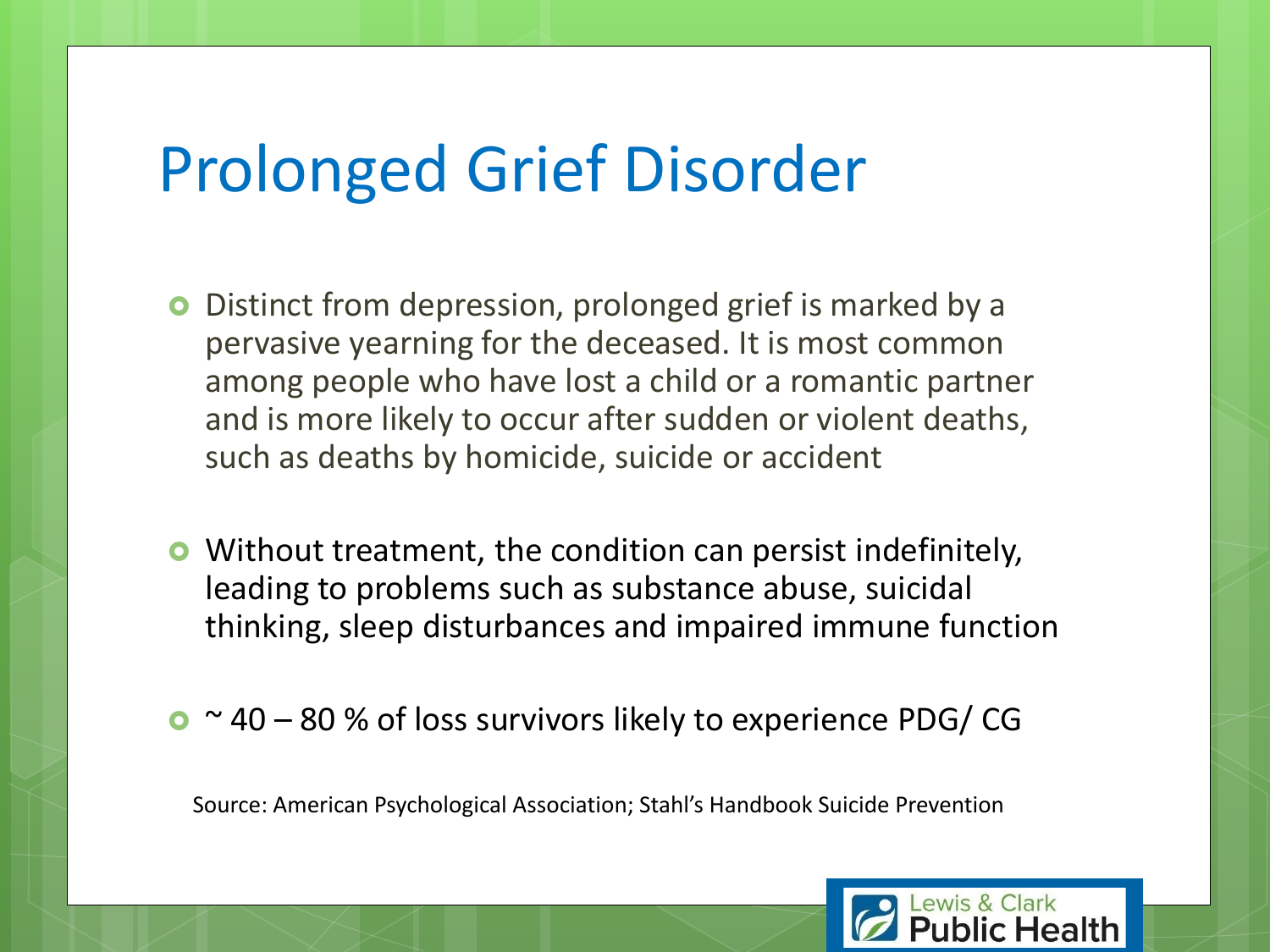## Postvention is prevention

**Suicide postvention refers to an organized response in the aftermath of a suicide to facilitate healing associated with the grief and distress of suicide loss** 

- **O** Reduces likelihood of suicide contagion & additional suicides
- **o** Mitigates the impacts of a loss
- **o** Facilitates healing

**But most postvention services require survivor awareness to access**

**•** Active postvention eliminates "the stumble effect"



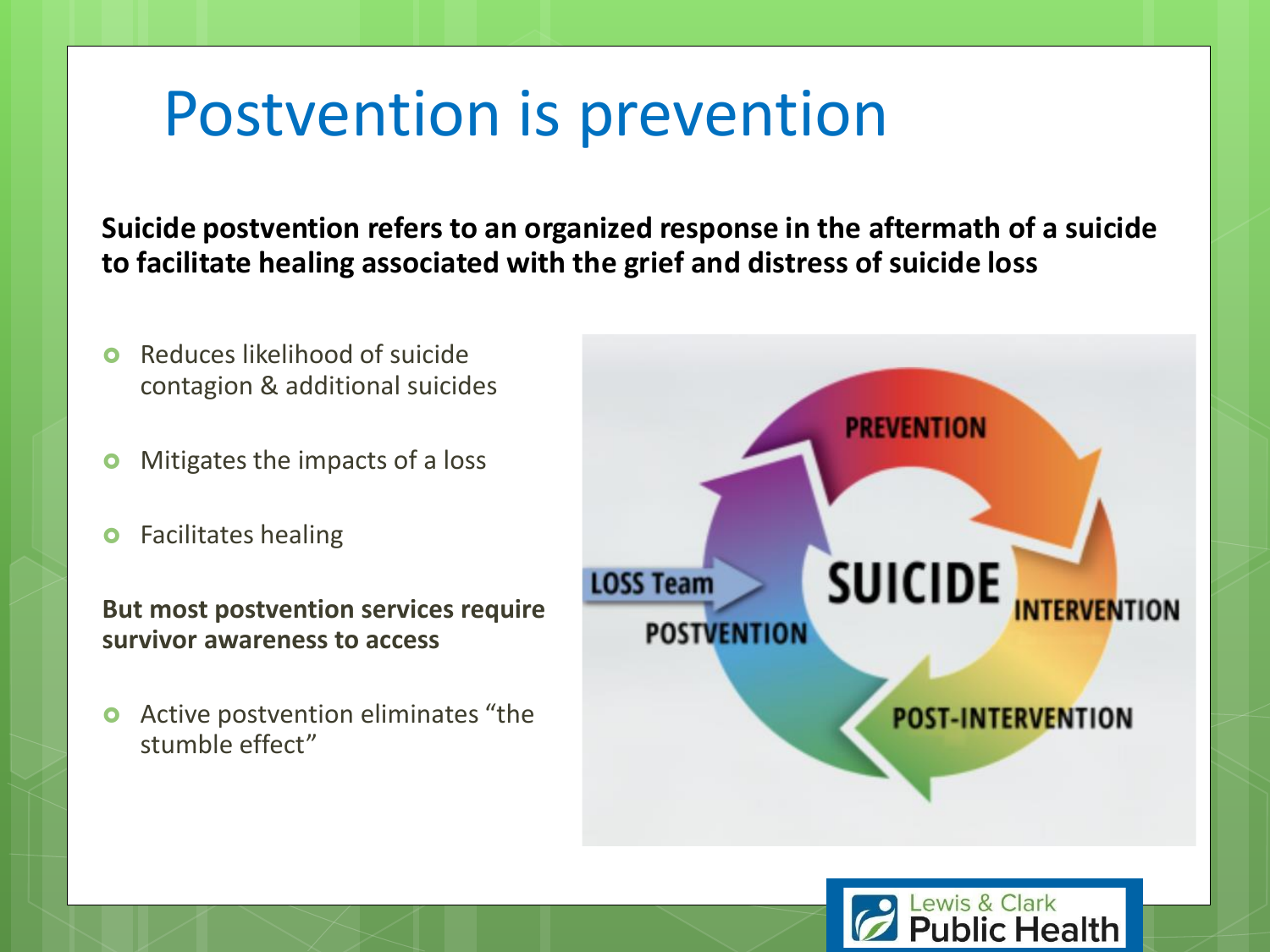Be the light of hope on their darkest day

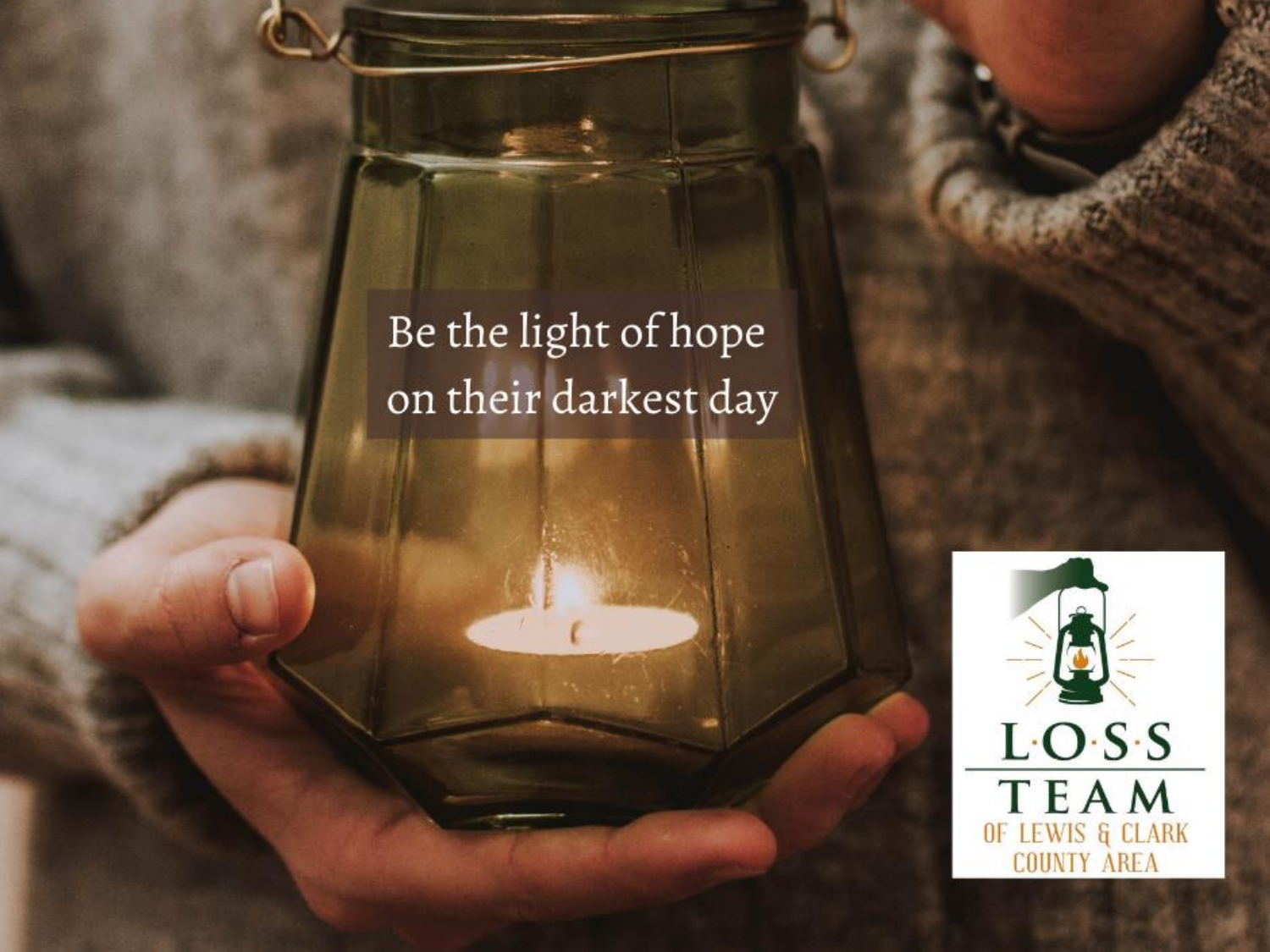## What is a LOSS Team?

- **o** Local Outreach to Suicide Survivors (LOSS) Team
- Teams go to the scene of confirmed suicides following coroner notification to provide support, resources, and hope to the newly bereaved
- **•** Partnership with coroners' offices and/or law enforcement
- Made up of behavioral health professionals and community members who have lost a loved one to suicide
- **o** Created in 1999 by Dr. Frank Campbell, past president of the American Association of Suicidology, to address needs of survivors
- **•** Evidence-based for connecting and engaging survivors in support services quickly
- 40 teams across the U.S. and several international locations, none in Montana

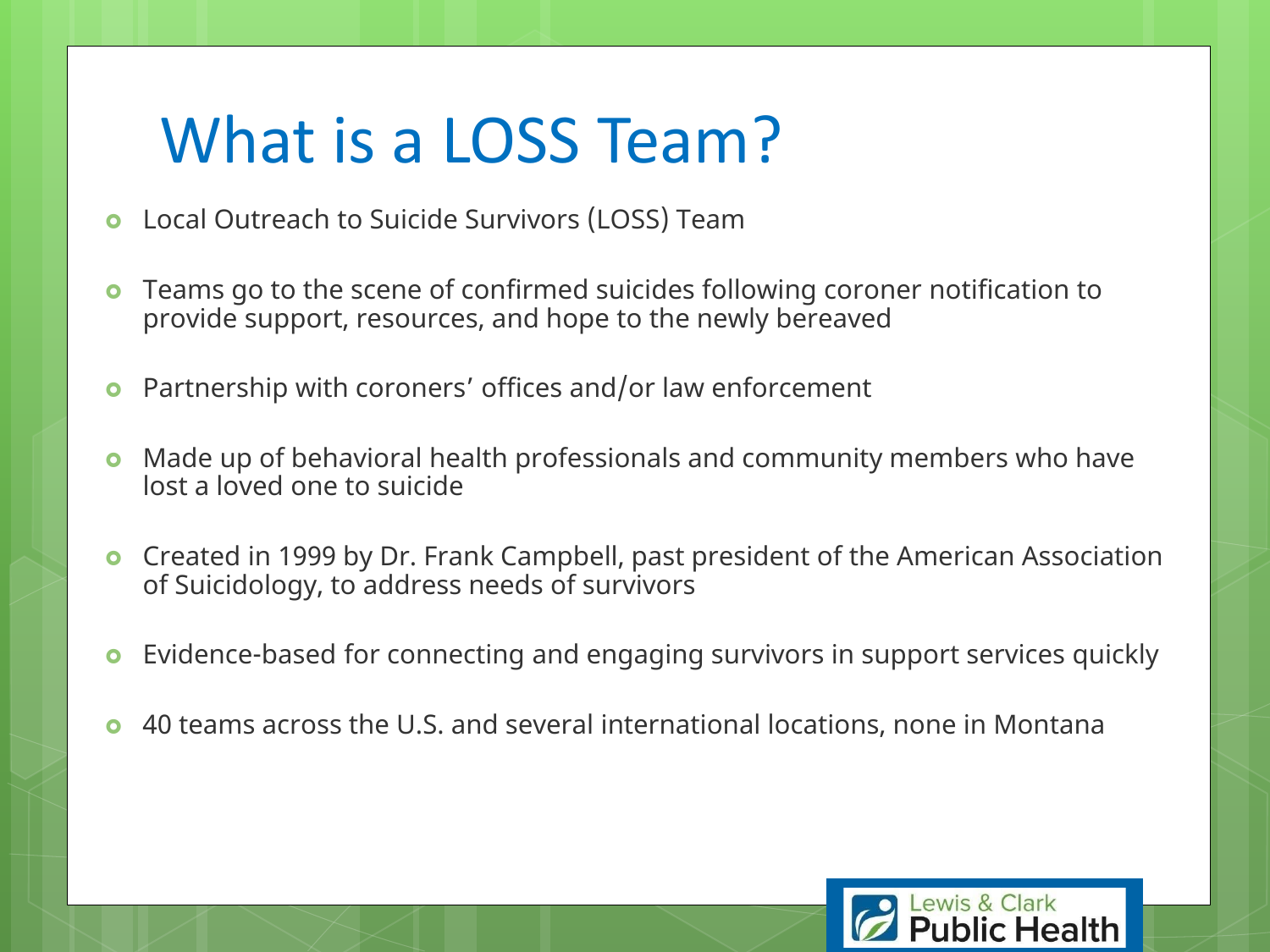#### LOSS Team of Lewis and Clark County Area



- Subgroup of Lewis and Clark Suicide Prevention Coalition
- Funded by HB 118 via DPHHS (9-month grant with renewal opportunities)
- Partnership with coroner's office
- Advisory group of key stakeholders
- Consultant assisting with implementation
- **o** Roll out begins March 1
- Plan to cover entire county and eventually expand to tricounty area
- Applying for public health associate through CDC to support project and explore psychological autopsy, mortality review

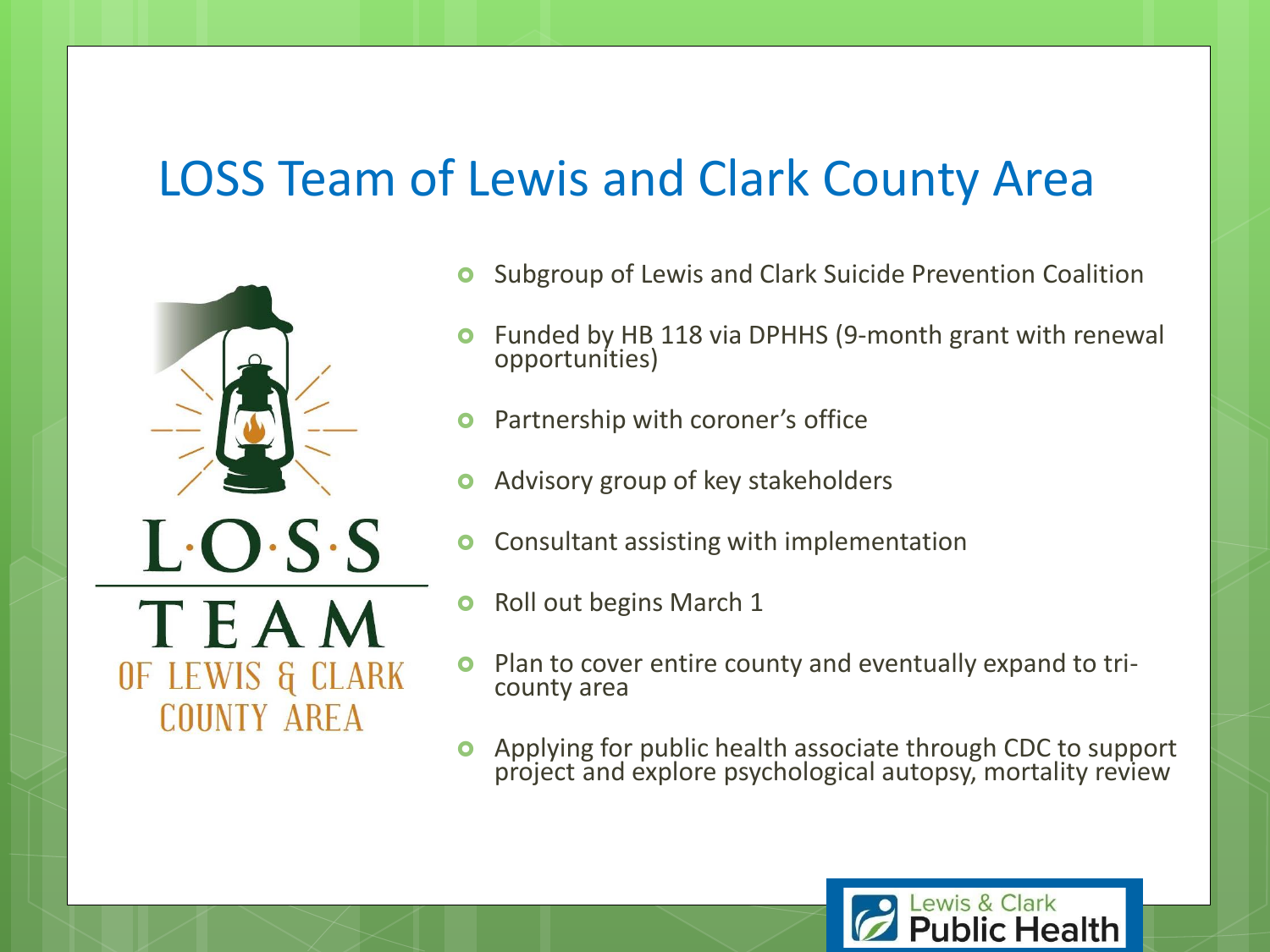#### LOSS Team of Lewis and Clark County Area

- **o** Two free sessions with a grief counselor via partnership with Awareness Network
- **O** Connection to services via CONNECT at scene and regular follow up calls
	- $\geq 1$  week, 1 month, 3 months, 6 months, 9 months & 1 year
	- $\triangleright$  Calls to assess suicidality, make connection to care, ID other survivors
- **o** Resource materials



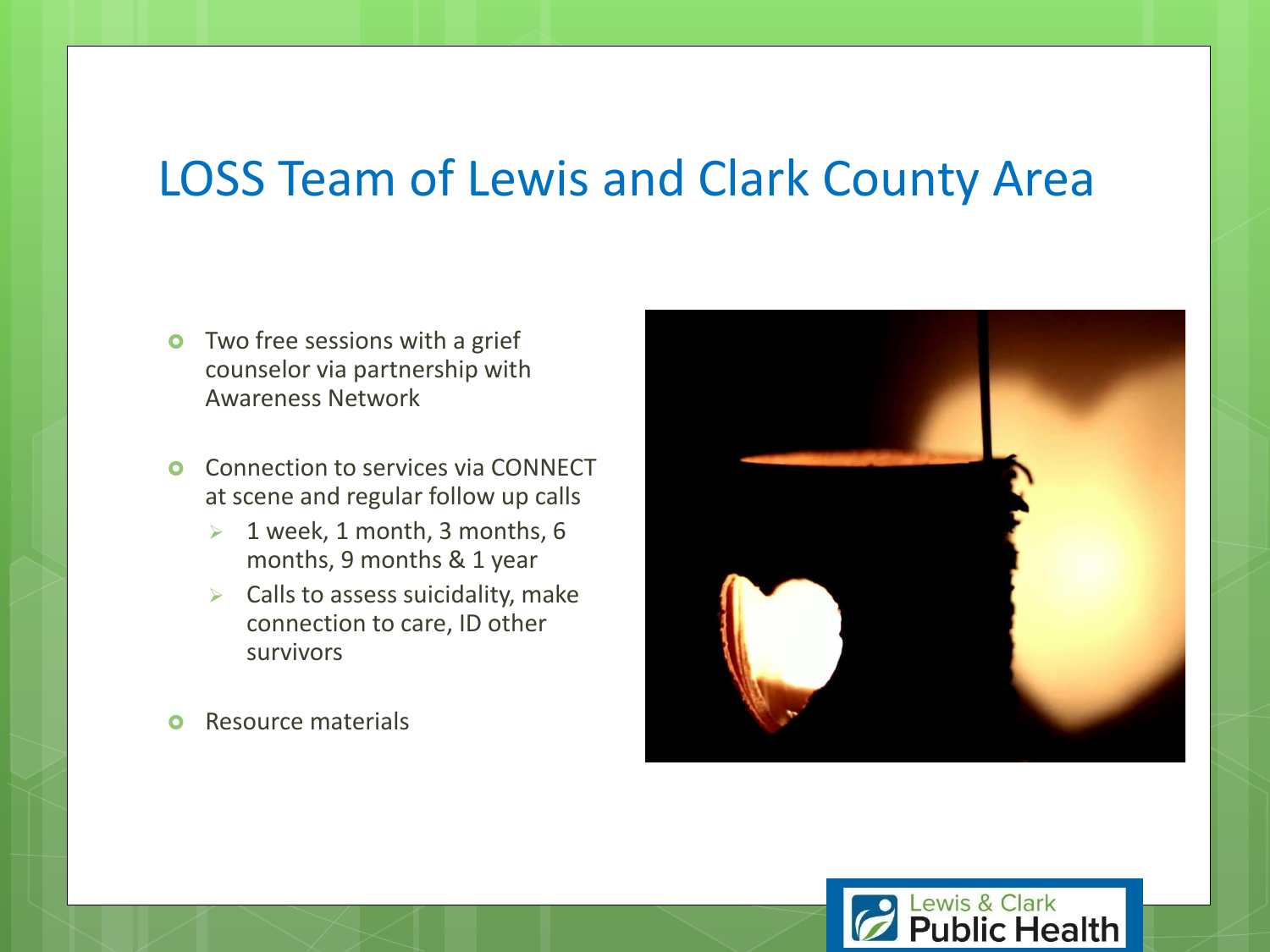#### Volunteer with LOSS Team LCCA

- **o** Training and interview for survivor volunteers, including on-scene etiquette, how to respond
- Debriefing process to prevent retraumatization
- **o** Survivor volunteers often find unexpected healing by helping others
- **o** Seeking volunteers now!
	- ➢ Clinicians, survivors (lived experience)



ewis & Clark

blic Health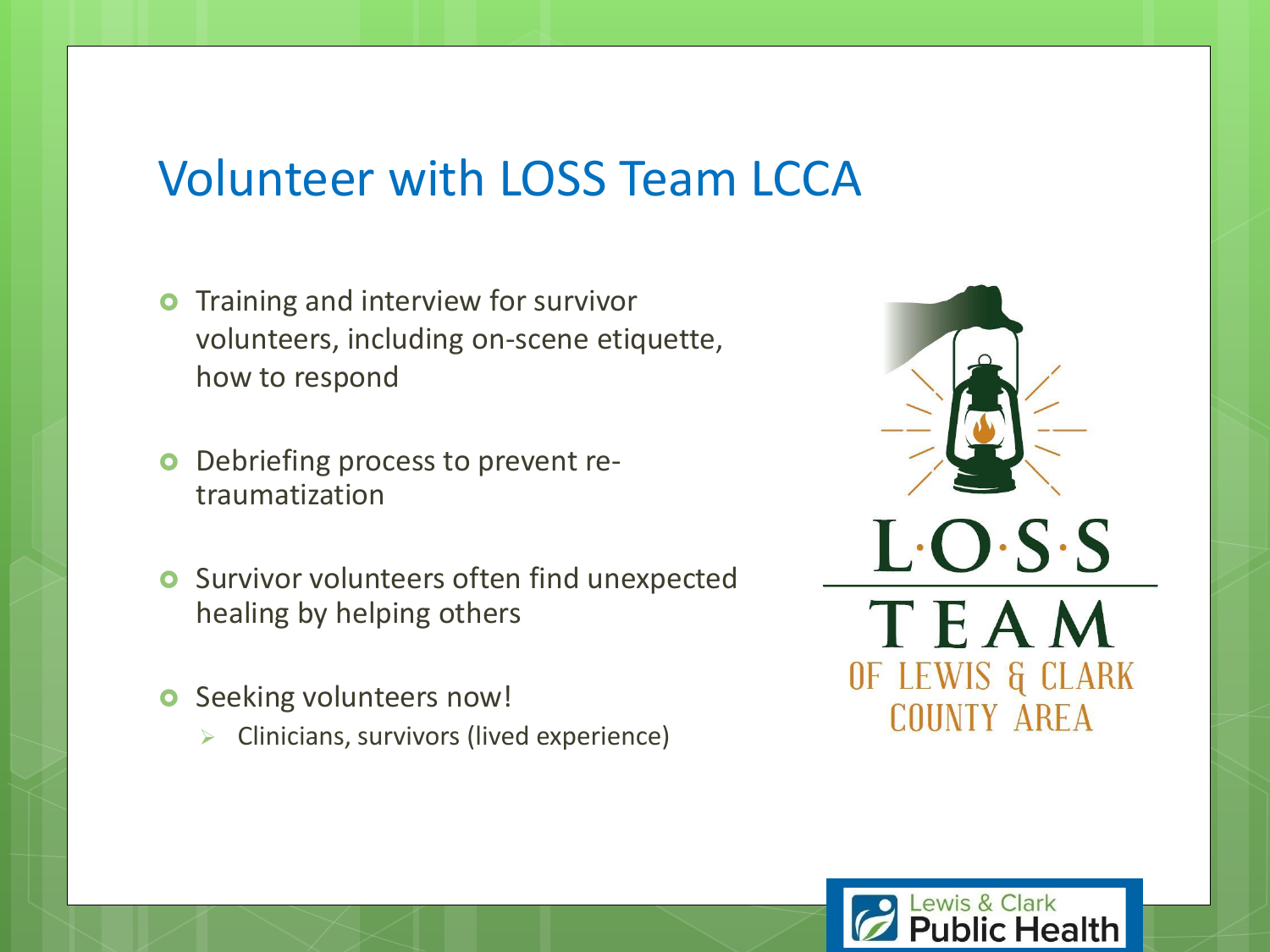



### Your local LOSS Team needs you!

#### **INFORMATION SESSIONS:**

- Sat., Feb. 12, 10 a.m. Register at https://bit.ly/lossinfo
- Wed., Feb. 16 at 6:30 p.m. Register at https://bit.ly/lossinfo2

Learn how YOU can join a team to help survivors in the immediate aftermath of a suicide loss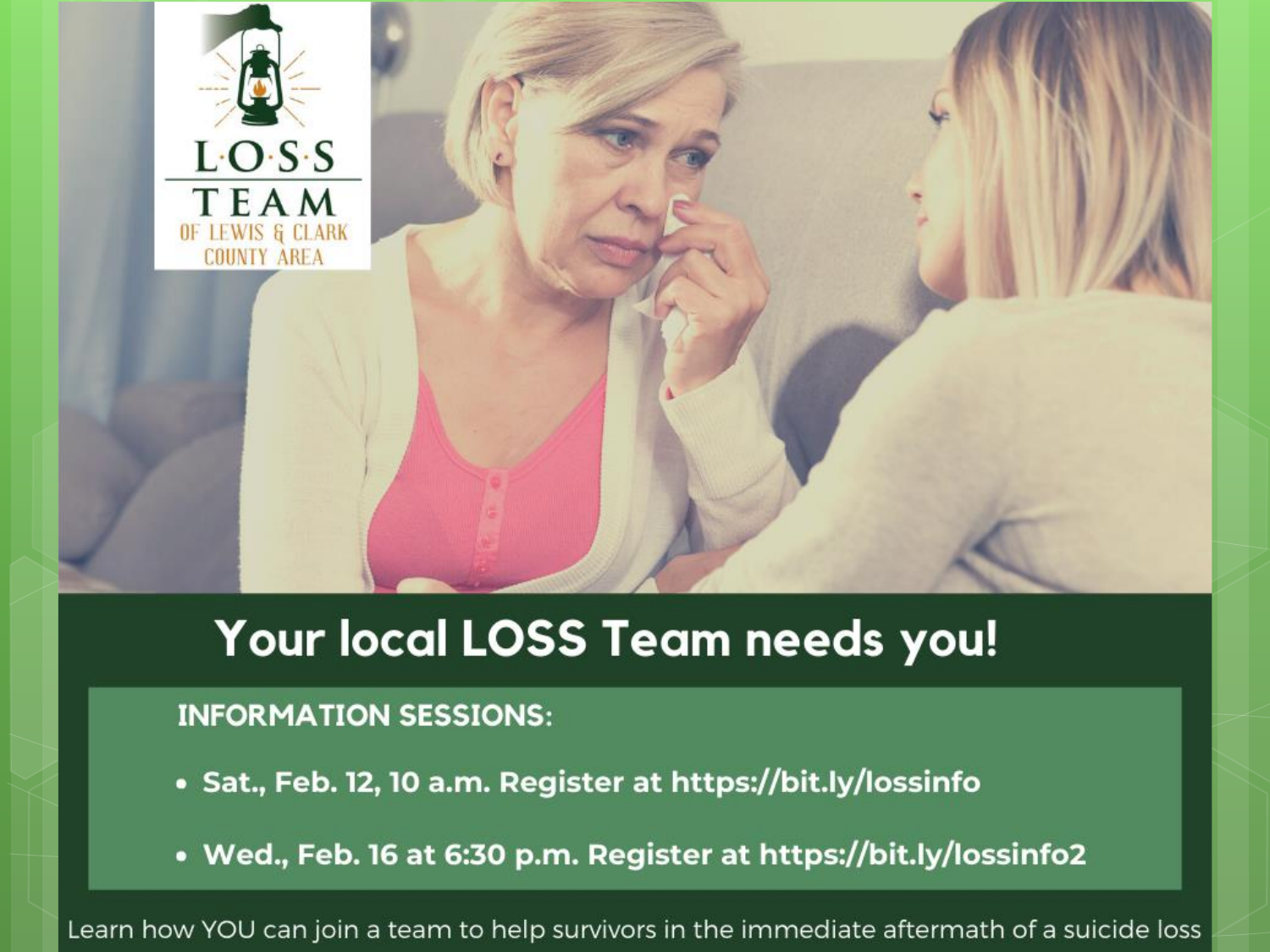

#### **LOSS Team Volunteer Training**



SAT., FEB. 26 | 8 - 4 PM | FIRST CHRISTIAN CHURCH | 311 POWER ST., HELENA

Register at https://bit.ly/losstraining